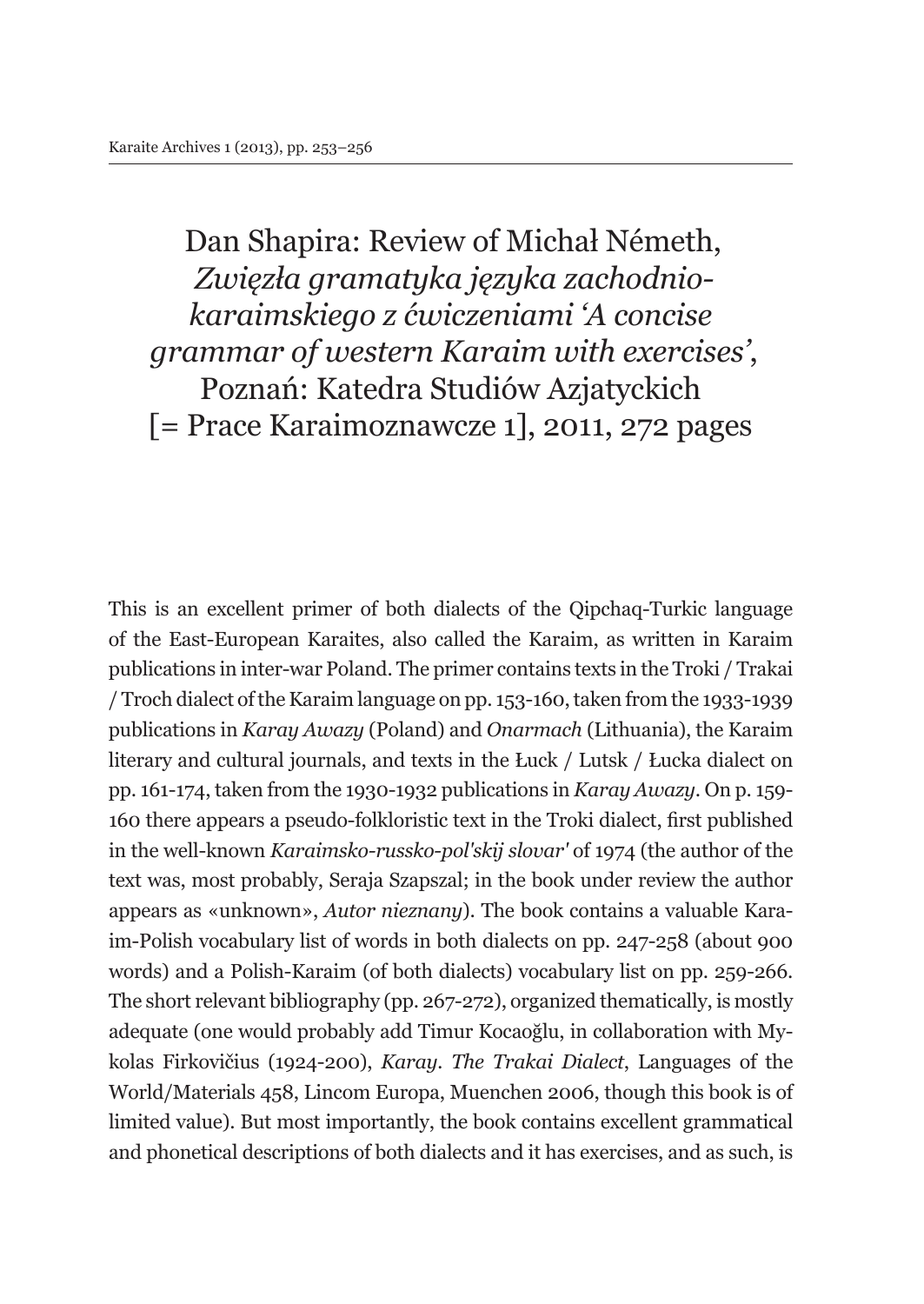of great help to every reader (or speaker) of Polish, who may wish to master a variety of spoken Karaim from the inter-war period.

After all, Polish was, and still is, one of the most important languages for scholars of East-European Karaites; it is in Poland that the majority of the descendants of the Eastern-European Karaites live and it is Polish in which they mostly write nowadays.

This was the Poland / Polish lands where almost all linguistic research on the Karaim language has been conducted: one of the first scholars who worked on the Turkic Karaim language, in Austria and in Poland, was the Pole Jan Grzegorzewski (1849-1922);<sup>1</sup> in the first half of the inter-war period, Poland became the place where academic research of the Turkic-Karaim languages flourished, with such a classic work, by Tadeusz Jan Kowalski (1889- 1948), as *Karaimische Texte im Dialekt von Troki*, Kraków 1929, having been published;<sup>2</sup> and in the last decade or so, Polish scholars, once again, are becoming among the leaders of the field.<sup>3</sup> There can be little doubt that in the forthcoming years – and, to a great degree, thanks to Németh's primer under review – we shall benefit from more and more progress in Polish Karaim scholarship.

<sup>1</sup> J.V. Grzegorzewski, Ein türk-tatarischer Dialekt in Galizien – Vokalharmonie in den entlehnten Wörter der Karaimischen Sprache in Halicz, *Sitzungsberichte der Kaiserlichen Akademie der Wissenschaften, Phil-hist. Classe*, Vol. CXLVI, Wien 1903, pp. 1-80; Caraimica. Język Łach-karaitów. Narzecze południowe (Łucko-halickie), *Rocznik Orientalistyczny* I.2 (1916-18), pp. 252-296; Narzecze południowe karaitów polskich t.zw. łach-karaitów, *Sprawozdania z czynności i posiedzeń Akademii Umiejętności w Krakowie*, XXII.3 (1917), pp. 2-6.

<sup>2</sup> Cf. also T. Kowalski, Język karaimski, *Myśl Karaimska* I.3 (1926), pp. 3-7; Pieśni obrzędowe w narzeczu Karaimów z Trok, *Rocznik Orientalistyczny* (1927), pp. 216- 254, 343-344; Zu den türkischen Monatsnamen, *Archiv Orientální*, Vol. 2 (Praha 1930), pp. 3-26; Z pożółkłych kart, *Myśl Karaimska* 2: 3-4 (1930-31), pp. 12-25.

<sup>3</sup> Among the post-WWII Polish studies on the Karaim, before the recent "wave" of publications by Henryk Jankowski, Michał Németh and others, the most important was J. Sulimowicz, Materiał leksykalny krymskokaraimskiego zabytku językowego (druk z 1734 r.), I-II, *Rocznik Orientalistyczny* 35.1 (1972), pp. 37-76; *Rocznik Orientalistyczny* 36.1 (1973), pp. 47-107. The language presented and studied in this work was, however, Karaim from Poland-Lithuania, not from the Crimea.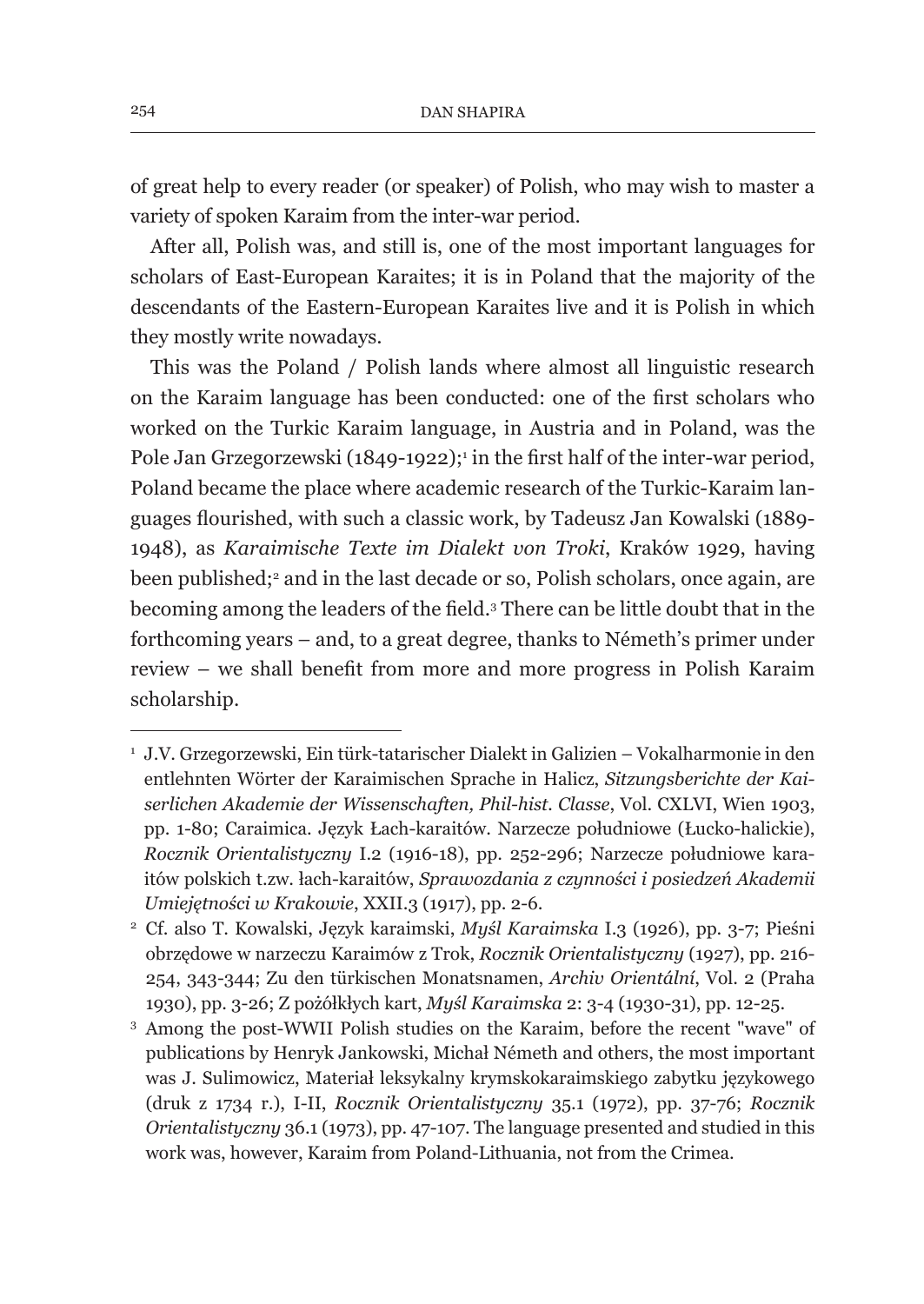We still do not have a comprehensive *History of Karaim and Karaite Studies in Poland*, which would be of great value in enabling us to re-consider what seems to be obvious (and what is not); nor do we have a *History of the Karaim Language*. It is obvious that both topics are interwoven and, to a great extent, the history of the Karaim Studies in Poland *is* a part of the history of the Karaim language. We do not know why, after 1931, Kowalski refrained, unfortunately, from further investigation of Karaim literature, with only one 1936 article, the purpose of which was to mark the future tasks of Karaite / Karaim Studies, published.4 One might venture to suggest that this voluntarily withdrawal of this highly gifted Polish Orientalist from the field which, he, himself, actually had created, had something to do with the fact that a great part of the Karaite community in Poland has been virtually hijacked by leaders who were mixing up literature, scholarship and politics. Seraja Szapszal was elected / appointed as the head of the Polish Karaites in 1927-28, under the *Sanacja* regime of Józef Piłsudski (1867-1935), exactly when the Prometheanism entered into its last and the most organized stage and lasted till 1932; in Poland, one of the biggest lobbyists of Szapszal – a prominent scholar of Azeri – was Memmed Emin Rasulzade (1884-1955), an eminent Azeri politician, scholar and author.<sup>5</sup> Though Szapszal, himself, never was a member of any of the Promethean clubs or organizations, nevertheless, the history of the Karaim language in the inter-war Poland, especially between 1928-1939, should be viewed in the broader Promethean context. And this is, possibly, why Kowalski's book was published in 1929 – and after this date he rarely touched on Karaim issues; what is so fascinating about Németh's primer is the fact that his book deals exactly with the Karaim language at the stage of its development where Kowalski had stopped – the years of Szapszalian language-engineering.

<sup>4</sup> T. Kowalski, Najpilniejsze zadania karaimoznawstwa, *Myśl Karaimska* IX (1936), pp. 12-23.

<sup>&</sup>lt;sup>5</sup> He had invited Szapszal to participate in the 1928 Ottoman-Turkish publication, *Türk Yılı*. He became related a bit later to Piłsudski by marriage; he settled finally in Poland after having been banned from Turkey, under Soviet pressure, in 1931.